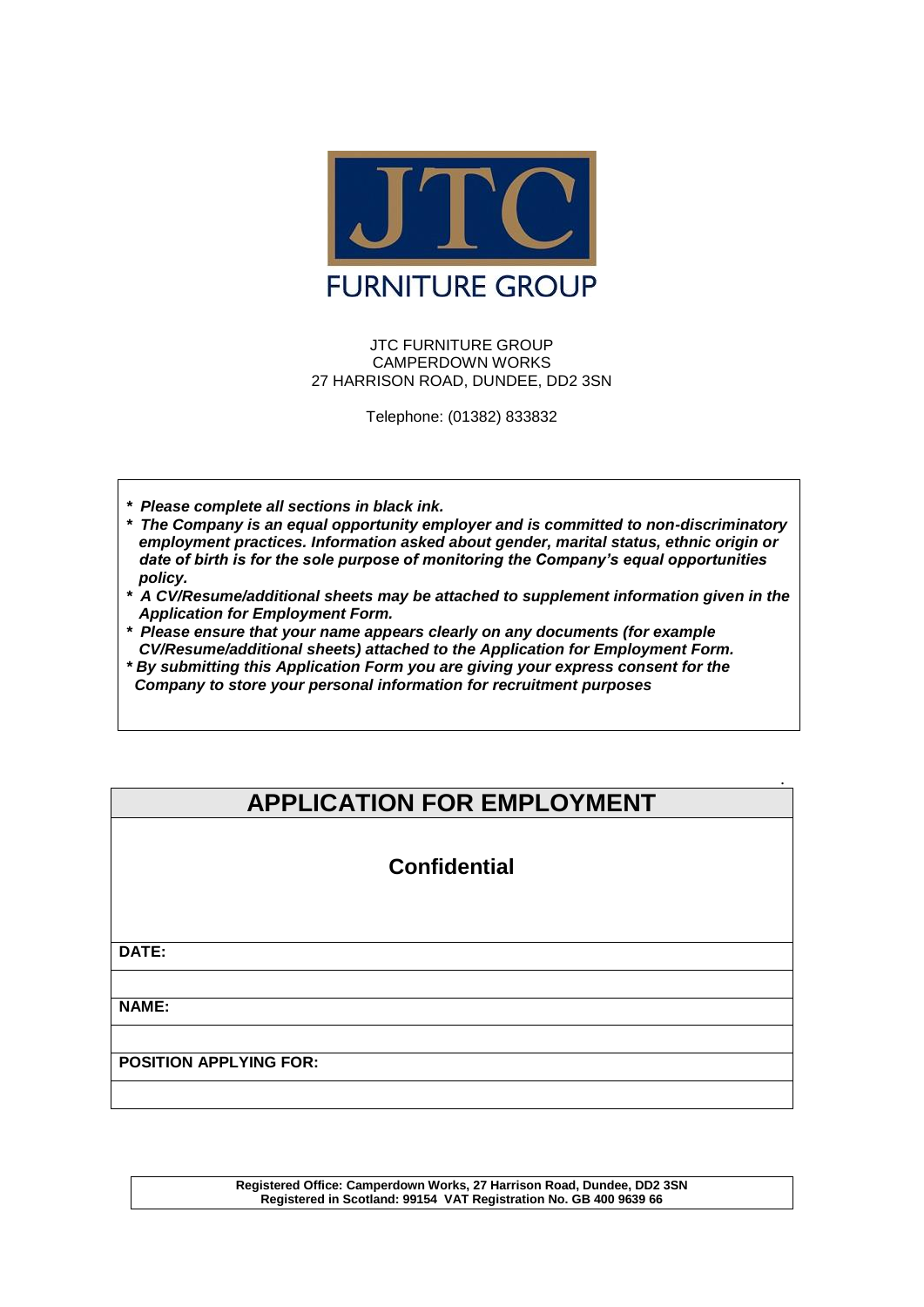# POSITION APPLIED FOR:

#### **The following information will be treated in the strictest confidence.**

| <b>Personal</b>                                                                                                                                                   |               |          |
|-------------------------------------------------------------------------------------------------------------------------------------------------------------------|---------------|----------|
| (Please complete this section in BLOCK CAPITALS)                                                                                                                  |               |          |
| Surname:                                                                                                                                                          |               |          |
| First name:                                                                                                                                                       |               |          |
| Address:                                                                                                                                                          |               |          |
|                                                                                                                                                                   |               |          |
| Postcode:                                                                                                                                                         |               |          |
| Home telephone number:                                                                                                                                            |               |          |
| Mobile telephone number:                                                                                                                                          |               |          |
| <b>Full Driving Licence:</b><br>Yes / No<br>If YES, please give further details including dates:                                                                  | Endorsements: | Yes / No |
| Are you involved in any activity which might limit your availability to work or your working<br>hours e.g., local government?                                     |               | Yes / No |
| If YES, please give full details:                                                                                                                                 |               |          |
| Are you subject to any restrictions or covenants which might restrict your working activities?                                                                    |               | Yes / No |
| If YES, please give full details:                                                                                                                                 |               |          |
| Are you willing to work overtime and weekends if required?                                                                                                        |               | Yes / No |
| Please give details of any hours which you would not wish to work:                                                                                                |               |          |
| Have you any convictions (other than spent convictions under the Rehabilitation of Offenders<br>Act 1974?)                                                        |               | Yes / No |
| If YES, please give full details:                                                                                                                                 |               |          |
| If offered employment, you will be required to complete a Medical Questionnaire. Are you<br>prepared to undergo a medical examination before starting employment? |               |          |
|                                                                                                                                                                   |               | Yes / No |
| Have you ever worked for this Company before?                                                                                                                     |               | Yes / No |
| If YES, please give full details:                                                                                                                                 |               |          |
|                                                                                                                                                                   |               |          |

Have you applied for employment with this business before? **Yes / No**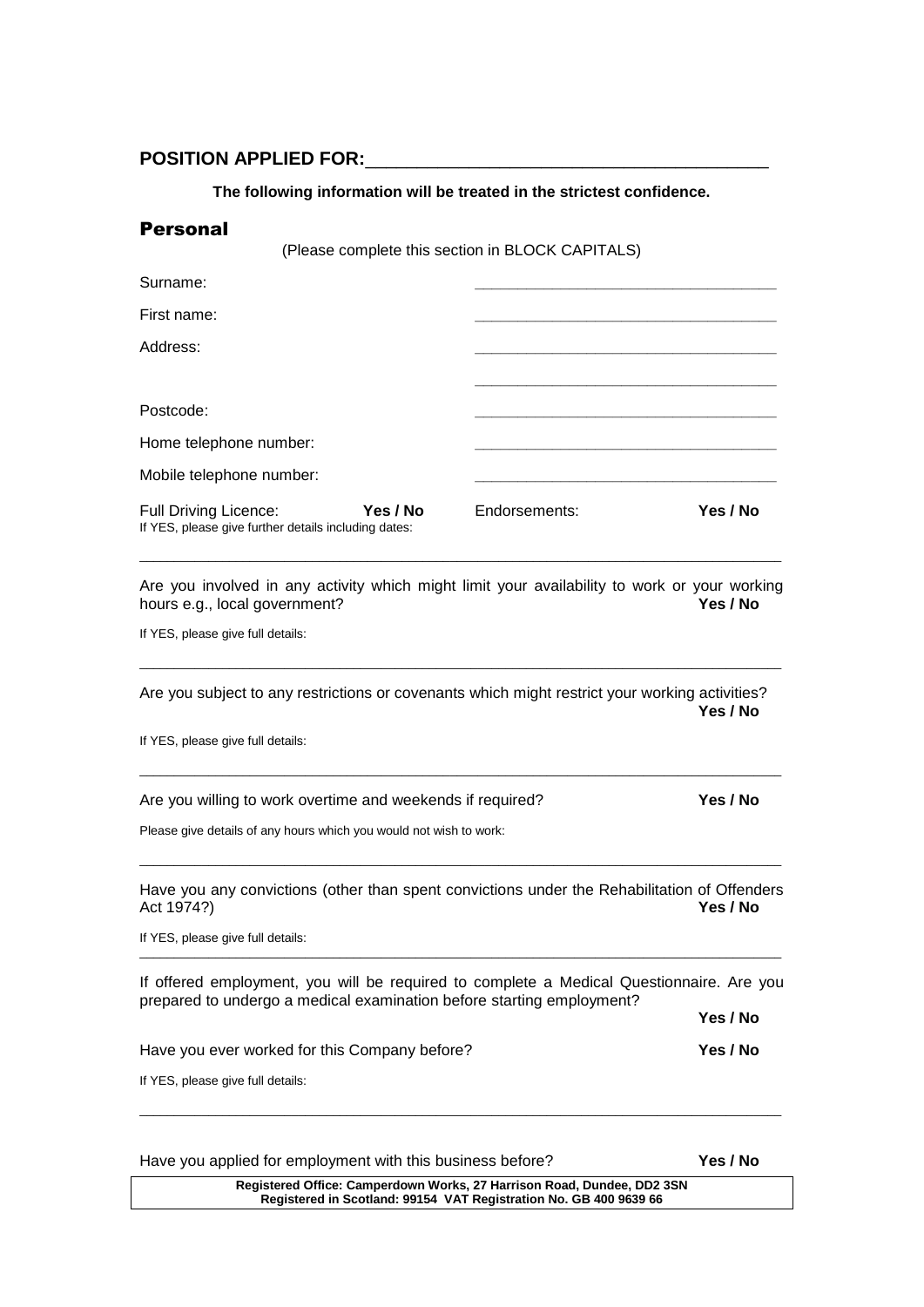|  |  | Do you need a work permit to take up employment in the U.K.? |  |  | Yes / No                                                           |
|--|--|--------------------------------------------------------------|--|--|--------------------------------------------------------------------|
|  |  |                                                              |  |  | How much notice are you required to give to your current employer? |

# Education

| Schools attended since age 11       | From | $\overline{\mathsf{T}}$  | <b>Examinations and Results</b> |
|-------------------------------------|------|--------------------------|---------------------------------|
|                                     |      |                          |                                 |
|                                     |      |                          |                                 |
|                                     |      |                          |                                 |
|                                     |      |                          |                                 |
|                                     |      |                          |                                 |
| <b>College or University</b>        | From | $\overline{\text{To}}$   | <b>Courses and Results</b>      |
|                                     |      |                          |                                 |
|                                     |      |                          |                                 |
|                                     |      |                          |                                 |
|                                     |      |                          |                                 |
|                                     |      |                          |                                 |
|                                     |      |                          |                                 |
| <b>Further Formal Training</b>      | From | $\overline{\mathsf{To}}$ | Diploma/Qualification           |
|                                     |      |                          |                                 |
|                                     |      |                          |                                 |
|                                     |      |                          |                                 |
|                                     |      |                          |                                 |
|                                     |      |                          |                                 |
| <b>Job related Training Courses</b> | Date |                          | Subject                         |
| Name of Organisation                |      |                          |                                 |
|                                     |      |                          |                                 |
|                                     |      |                          |                                 |
|                                     |      |                          |                                 |
|                                     |      |                          |                                 |
|                                     |      |                          |                                 |
|                                     |      |                          |                                 |

Please give details of membership of any technical or professional associations:

\_\_\_\_\_\_\_\_\_\_\_\_\_\_\_\_\_\_\_\_\_\_\_\_\_\_\_\_\_\_\_\_\_\_\_\_\_\_\_\_\_\_\_\_\_\_\_\_\_\_\_\_\_\_\_\_\_\_\_\_\_\_

\_\_\_\_\_\_\_\_\_\_\_\_\_\_\_\_\_\_\_\_\_\_\_\_\_\_\_\_\_\_\_\_\_\_\_\_\_\_\_\_\_\_\_\_\_\_\_\_\_\_\_\_\_\_\_\_\_\_\_\_\_\_

\_\_\_\_\_\_\_\_\_\_\_\_\_\_\_\_\_\_\_\_\_\_\_\_\_\_\_\_\_\_\_\_\_\_\_\_\_\_\_\_\_\_\_\_\_\_\_\_\_\_\_\_\_\_\_\_\_\_\_\_\_\_

\_\_\_\_\_\_\_\_\_\_\_\_\_\_\_\_\_\_\_\_\_\_\_\_\_\_\_\_\_\_\_\_\_\_\_\_\_\_\_\_\_\_\_\_\_\_\_\_\_\_\_\_\_\_\_\_\_\_\_\_\_\_

Please list languages spoken and the level of competence: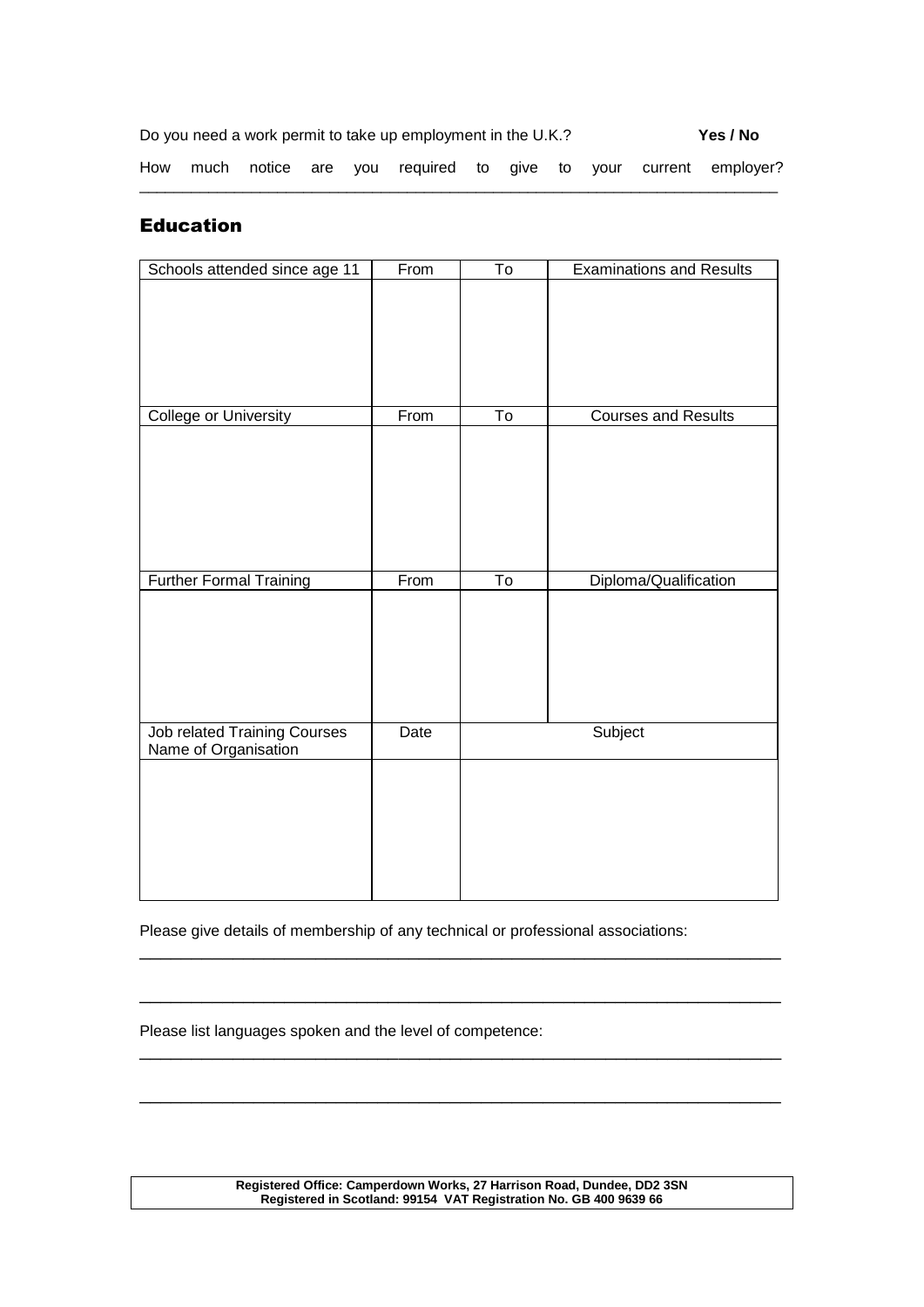# Employment Details

Please give details of your past employment, excluding your present or last employer, stating the most recent first.

| Name and address<br>of employer | Dates | Position held/Main duties | Reason for<br>leaving |
|---------------------------------|-------|---------------------------|-----------------------|
|                                 |       |                           |                       |
|                                 |       |                           |                       |
|                                 |       |                           |                       |
|                                 |       |                           |                       |
|                                 |       |                           |                       |
|                                 |       |                           |                       |
|                                 |       |                           |                       |
|                                 |       |                           |                       |
|                                 |       |                           |                       |
|                                 |       |                           |                       |

# Present or Last Employer

| Are you currently employed?              |                 | Yes / No |
|------------------------------------------|-----------------|----------|
| Name of present or last employer:        |                 |          |
| Address:                                 |                 |          |
| Telephone number:                        |                 |          |
| Nature of business:                      |                 |          |
| Job title & brief description of duties: |                 |          |
| Reason for leaving:                      |                 |          |
| Length of service:                       | From:<br>To: To |          |